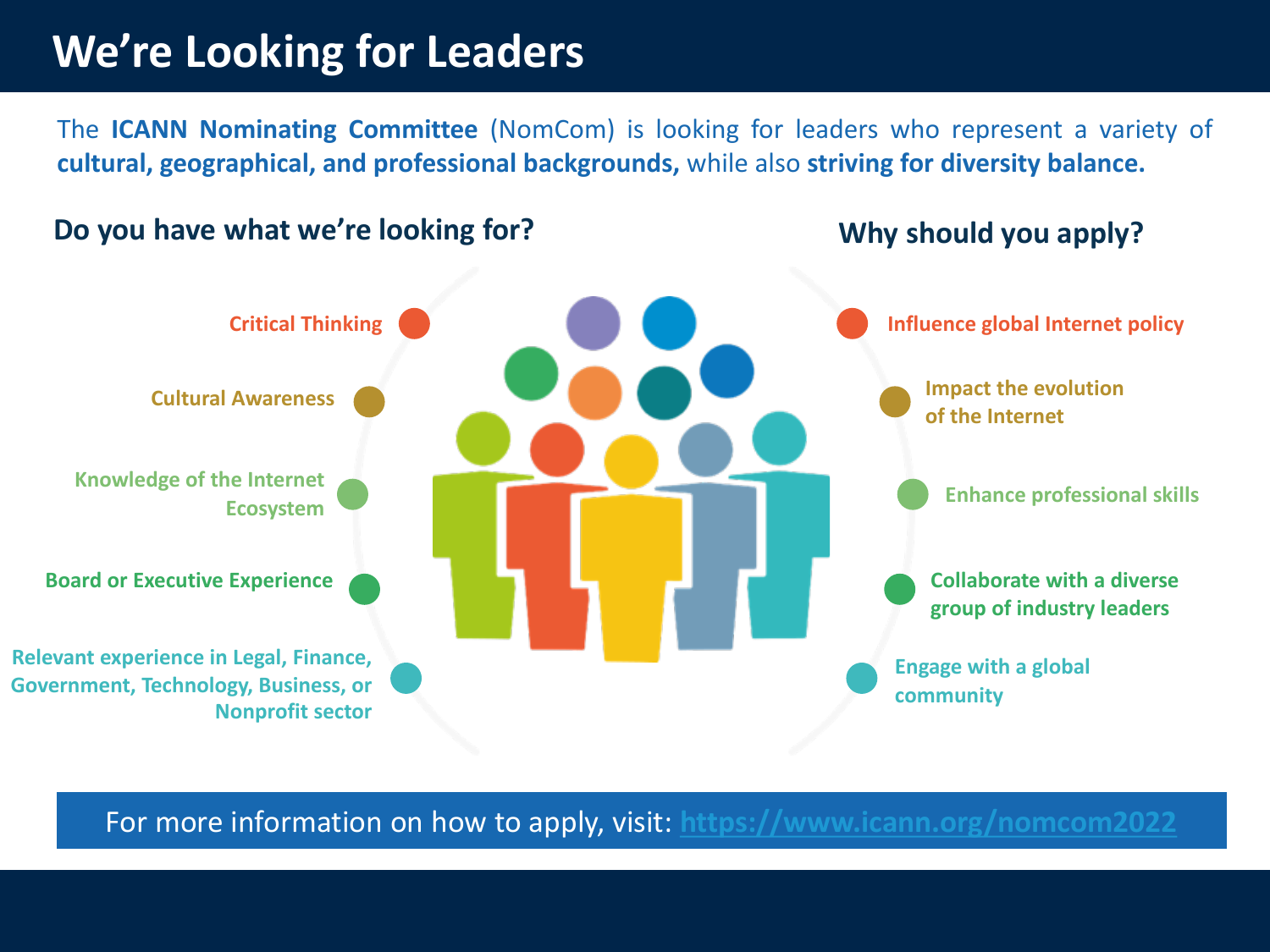

# We're Looking for Leaders...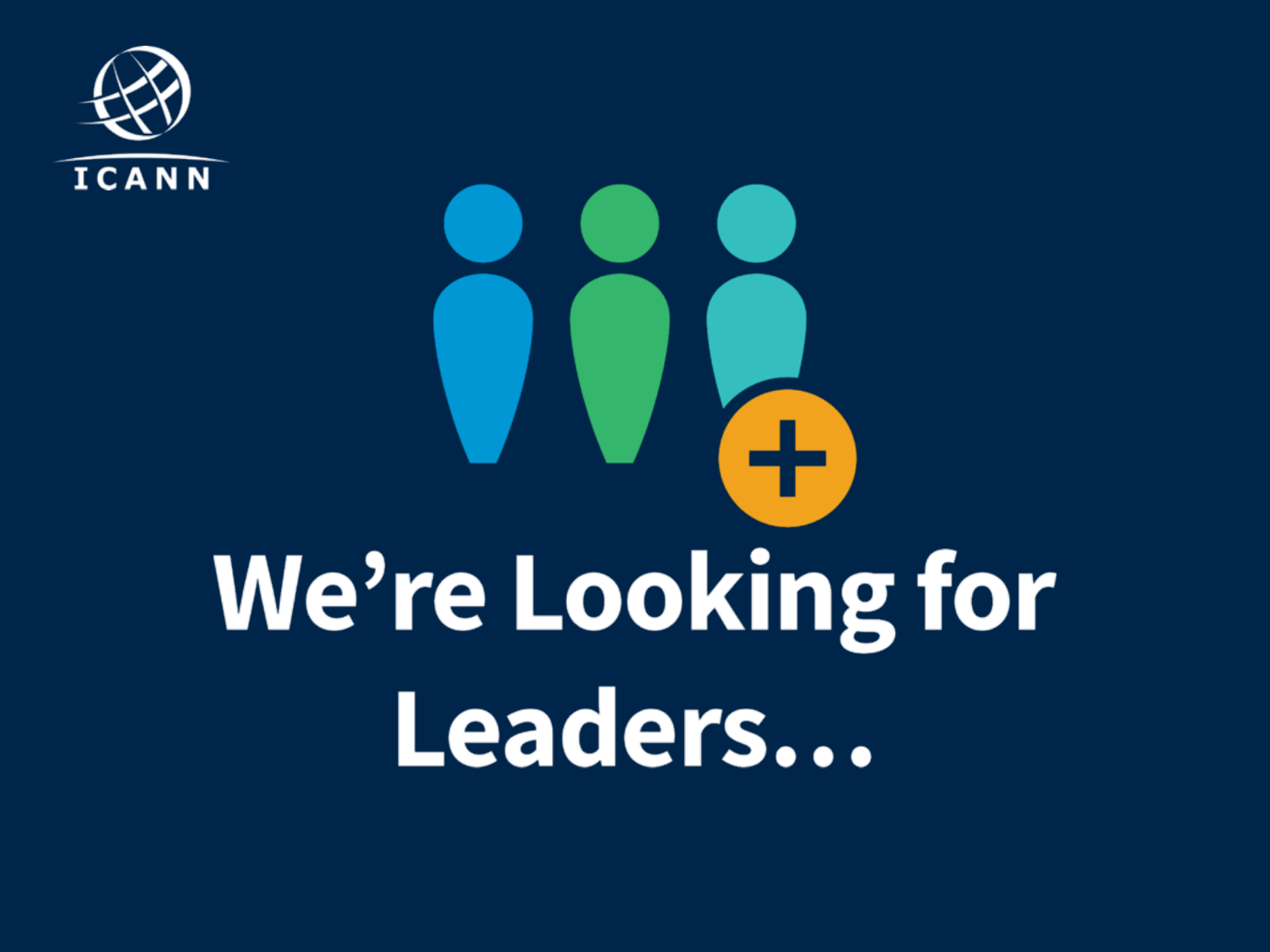



# **Members for the ICANN Board of Directors**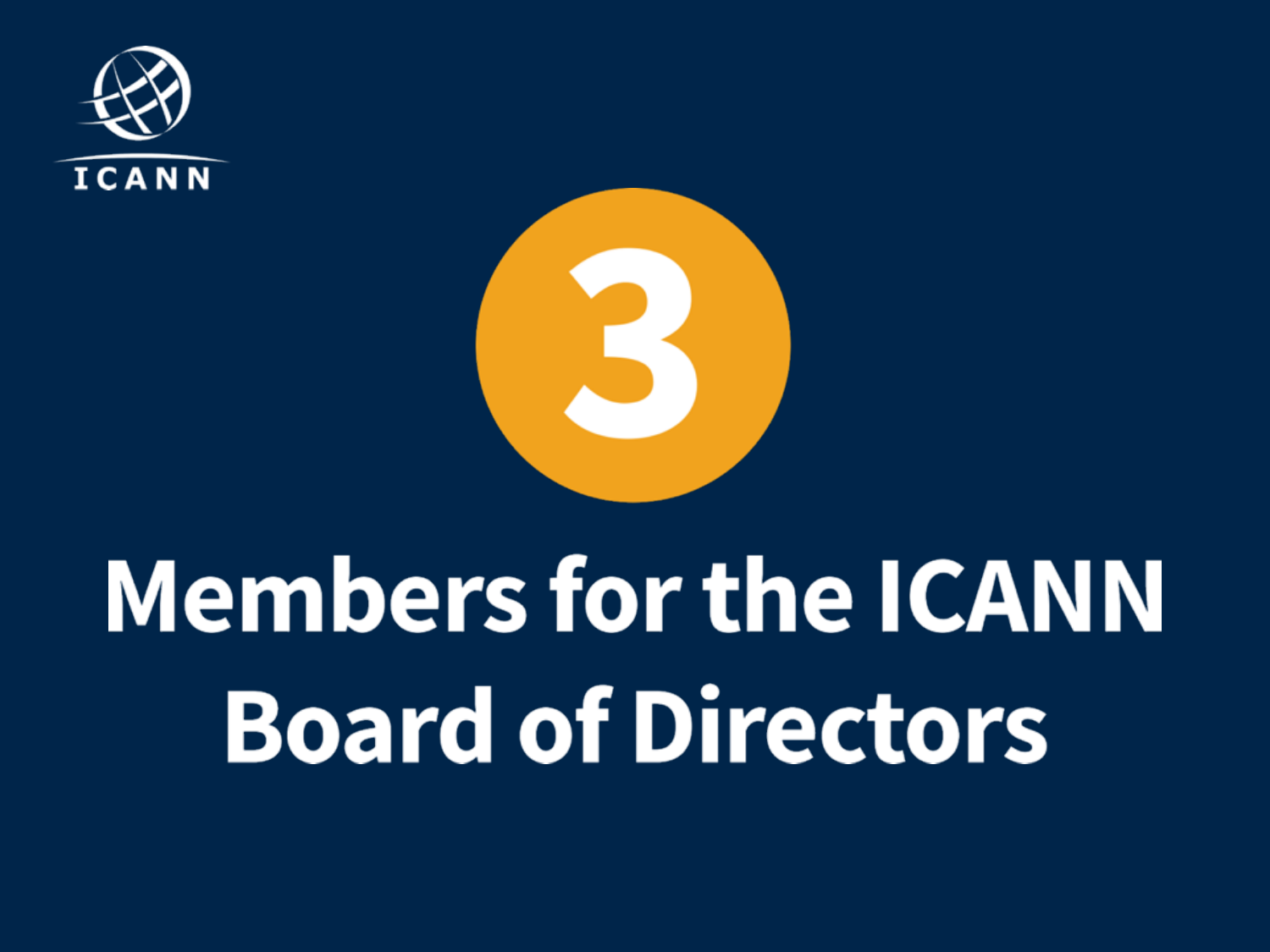



#### **Member for the Public Technical Identifiers (PTI) Board of Directors**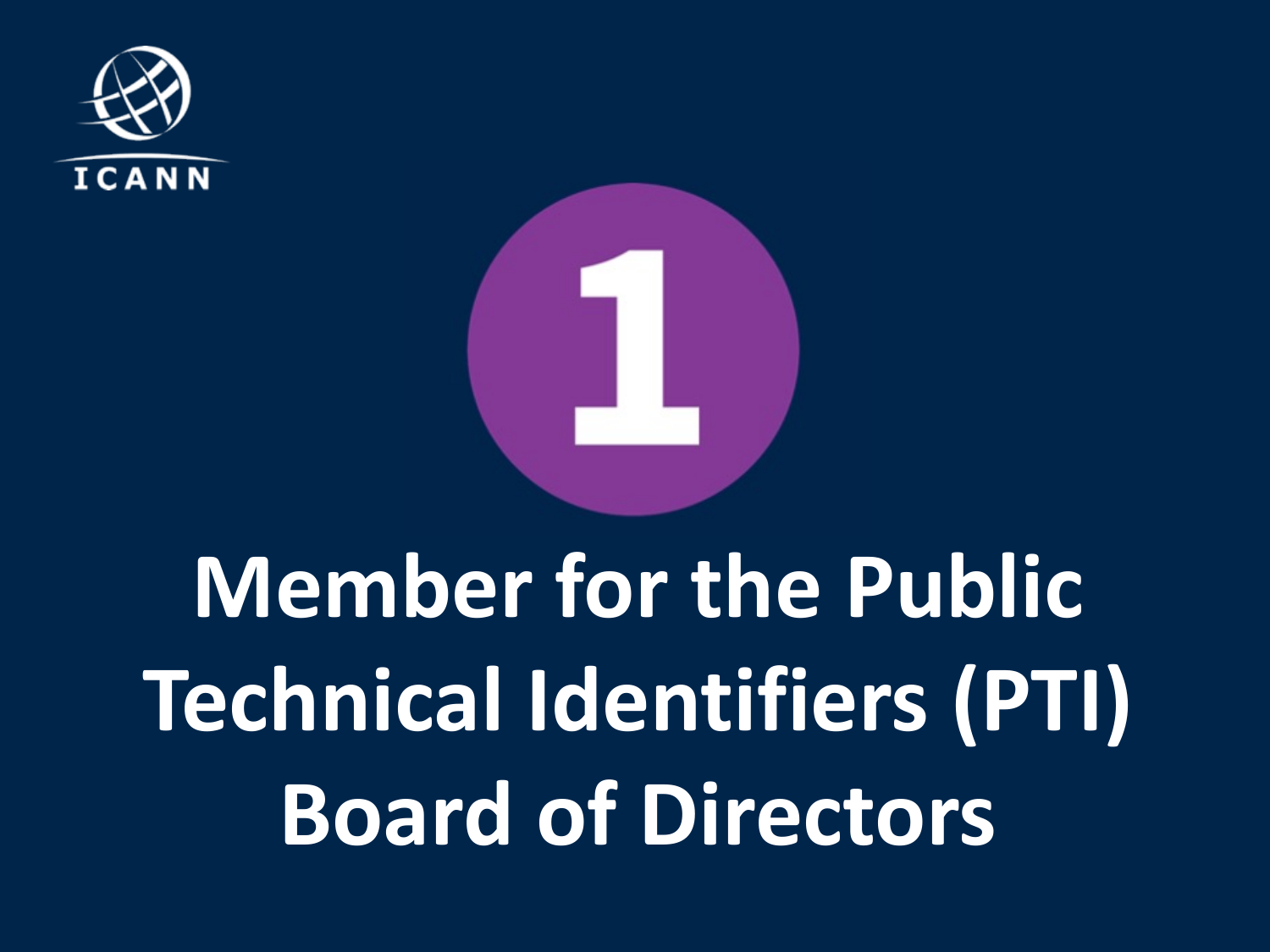



# **Regional Representatives to the At-Large Advisory Committee (ALAC)**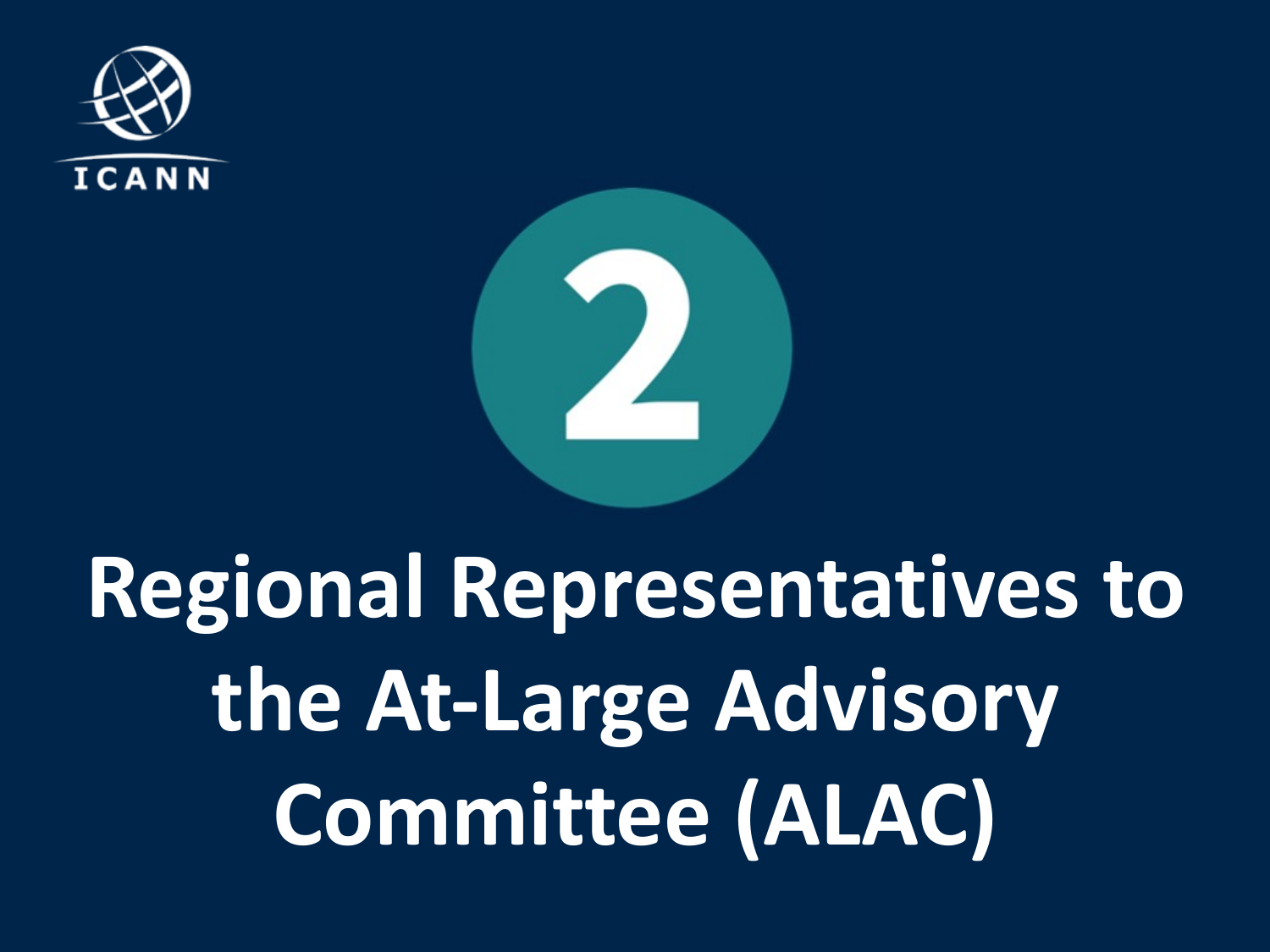



# **Member of the Generic Names Supporting Organization (GNSO) Council**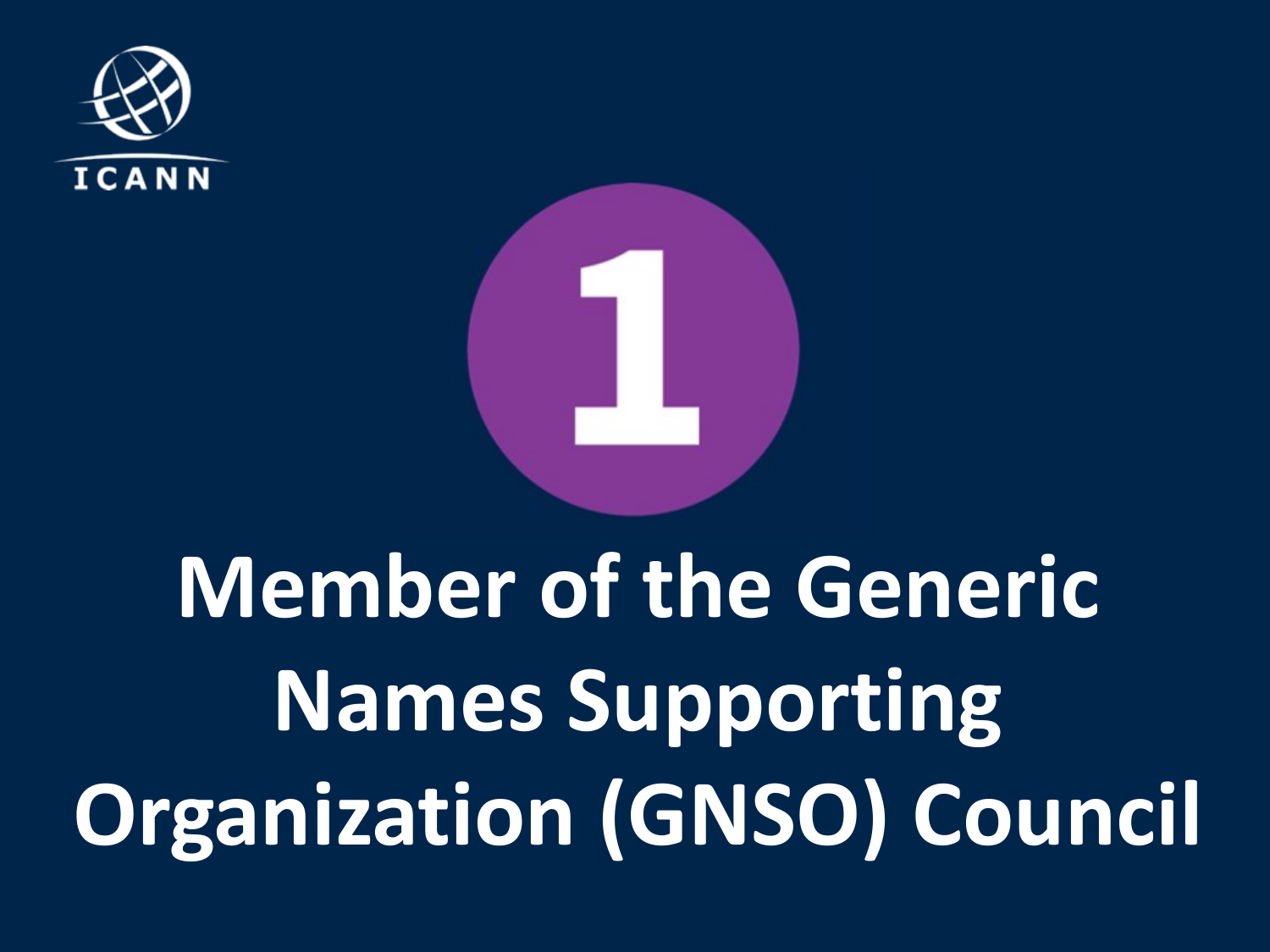



# **Member of the Country Code Names Supporting Organization (ccNSO) Council**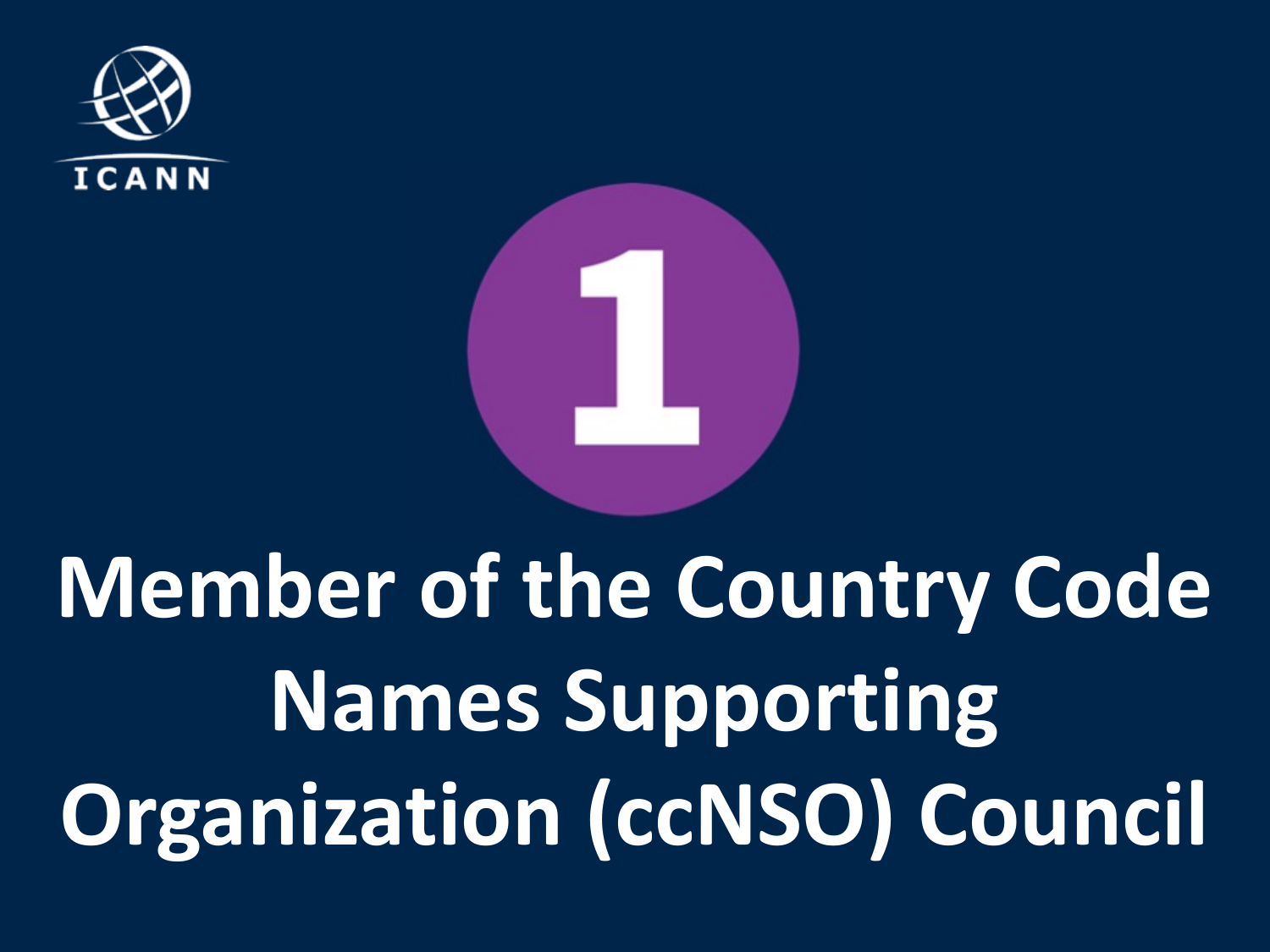



**Members for the ICANN Board of Directors**

**1 Member for the Public Technical Identifiers (PTI) Board of Directors**

**2**

**Regional Representatives to the At-Large Advisory Committee (ALAC)** 



**Member of the Generic Names Supporting Organization (GNSO) Council** 



**Member of the Country Code Names Supporting 1 Organization (ccNSO) Council**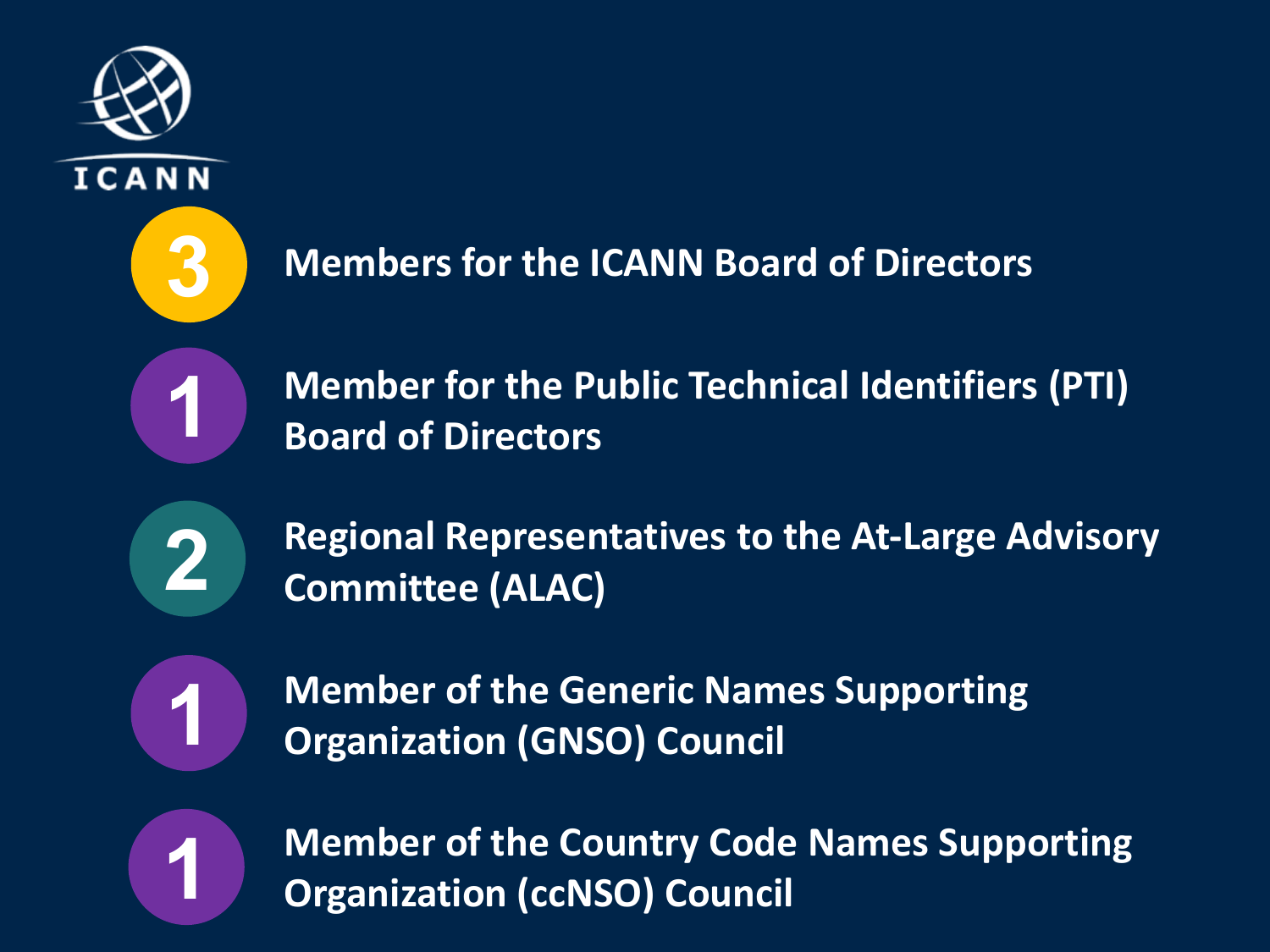



#### **Deadline to apply: 11 March 2022 at 23:59 Universal Coordinated Time (UTC)**